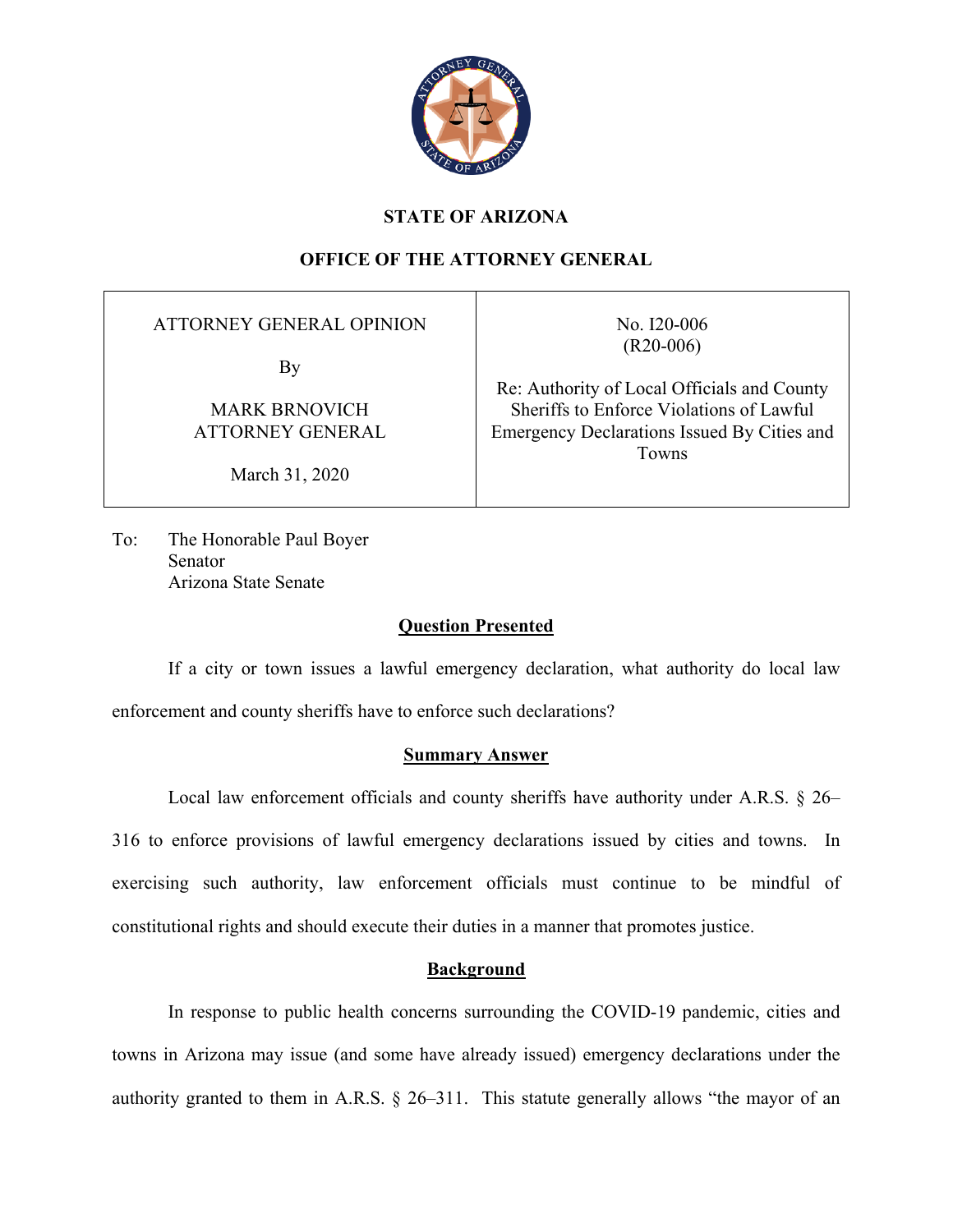incorporated city or town or the chairman of the board of supervisors for the unincorporated portion of the county" to declare an emergency by proclamation whenever the mayor or chairman "deem[s] that an emergency exists due to … any [] natural or man-made calamity or disaster ... which endanger[s] life or property within the city[.]" A.R.S.  $\S 26-311(A)$ .

When such an emergency is declared, the mayor or chairman has "authority to impose all necessary regulations to preserve the peace and order" of the city, town, or unincorporated areas of the county, *see* A.R.S. § 26–311(B), but this authority "shall not be inconsistent with orders, rules and regulations promulgated by the governor[,]" *see* A.R.S. § 26–307(A); *see also* A.R.S. § 26–303(D), (E) (establishing the governor's power to "proclaim a state of emergency" and other powers of the governor during a state of emergency); A.R.S. § 36–787(B) (establishing governor's authority to issue orders relating to public health during a state of emergency "in which there is an occurrence or imminent threat of an illness or health condition caused by ... an epidemic or pandemic disease").

#### **Analysis**

Under A.R.S. § 26–316, "[t]he law enforcing authorities of the state and political subdivisions shall enforce orders, rules and regulations" issued under the emergency management laws in Chapter 2 of Title 26, which includes A.R.S. § 26–311. As relevant here, "[c]ounties are political subdivisions of the state." *Grosvenor Holdings, L.C. v. Figueroa*, 222 Ariz. 588, 595, ¶ 15 (App. 2009). Any person who "knowingly fails or refuses to obey any lawful order or regulation issued as provided in this chapter"—i.e., a lawful provision of an emergency declaration issued by the mayor of an incorporated city or town or by the chairman of an unincorporated portion of the county—is "guilty of a class 1 misdemeanor." A.R.S.  $\S$  26– 317.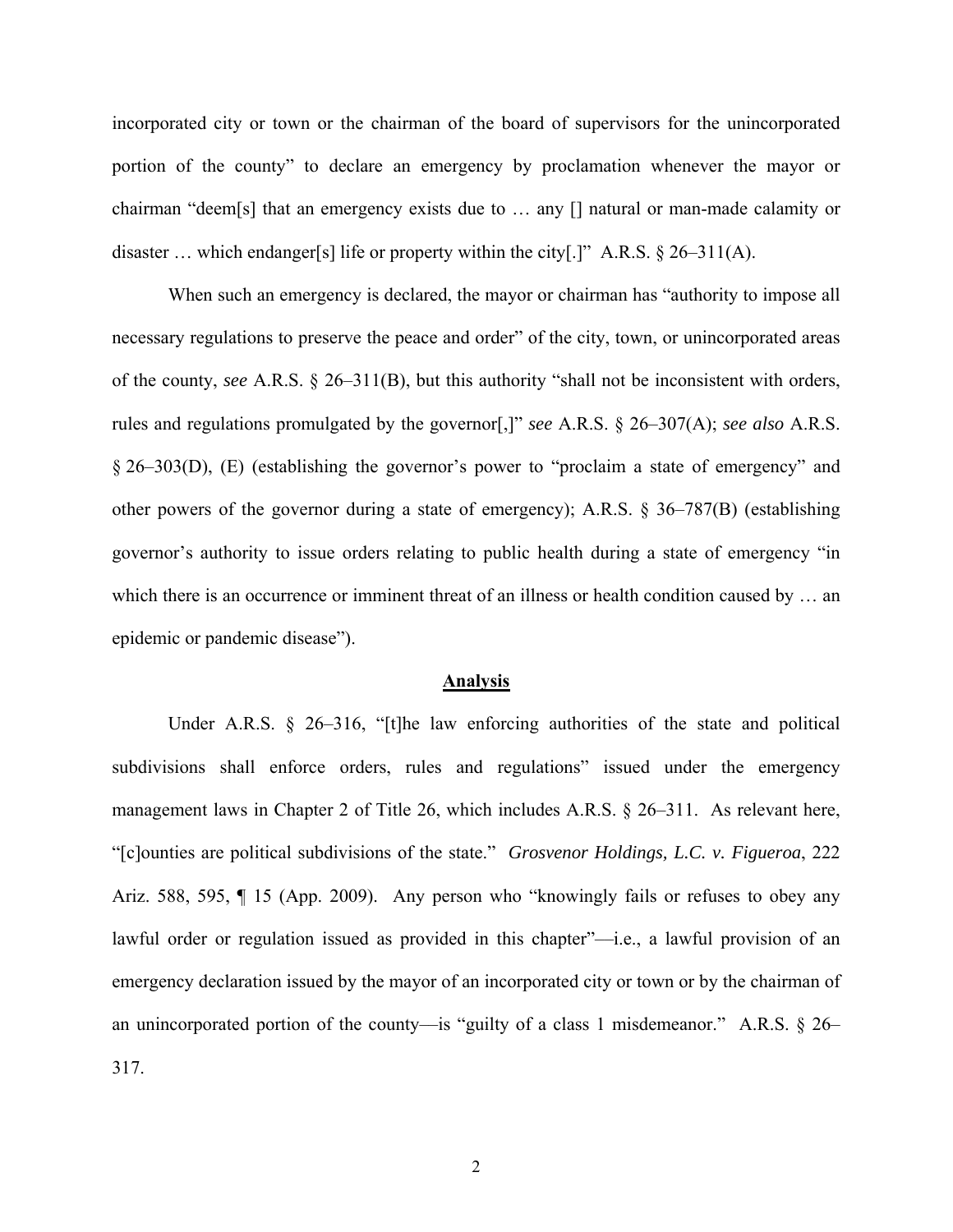In exercising their duties and enforcement authority under A.R.S. § 26–316, municipal and county law enforcement agencies must be mindful of the constitutional and statutory liberties that Arizonans enjoy. For example, although the Arizona Department of Health Services "or local health authority" has the authority to issue quarantine or isolation orders during a state of emergency, such orders must be "by the least restrictive means necessary to protect public health" and the individual's home may be an acceptable place of isolation or quarantine. A.R.S. § 36–788(B)(1), (2); *see also* A.R.S. § 36–788(D) (requiring that a quarantined person " shall not go beyond the isolation or quarantine premises and shall not come in contact with any person not subject to isolation or quarantine other than" medical and health officials). The civil liberties of isolated or quarantined individuals are also protected by statutory due process requirements, including the right to speedy hearings and appointed counsel, *see* A.R.S. § 36–789, as well as the command that authorities make "[a]dequate food, clothing, medication and other necessities, competent medical care and means of communicating" with the outside world available to them, *see* A.R.S. § 36–788(C).

Established court precedents in various contexts demonstrate the careful balance that must be struck in protecting the public health while respecting individual rights. *See, e.g., Sell v. City of Columbus*, 47 Fed. Appx. 685, 693–96 (6th Cir. 2002) (emphasizing that emergency orders must be authorized by law and that officers must understand their constitutional responsibilities) (unpublished); *Jew Ho v. Williamson*, 103 F. 10, 26 (C.C.N.D. Cal. 1900) (overturning two San Francisco bubonic plague quarantine ordinances that exempted from quarantine non-Chinese residents of the quarantine zone as "unreasonable, unjust, and oppressive" and unlawfully "discriminat[ory]").